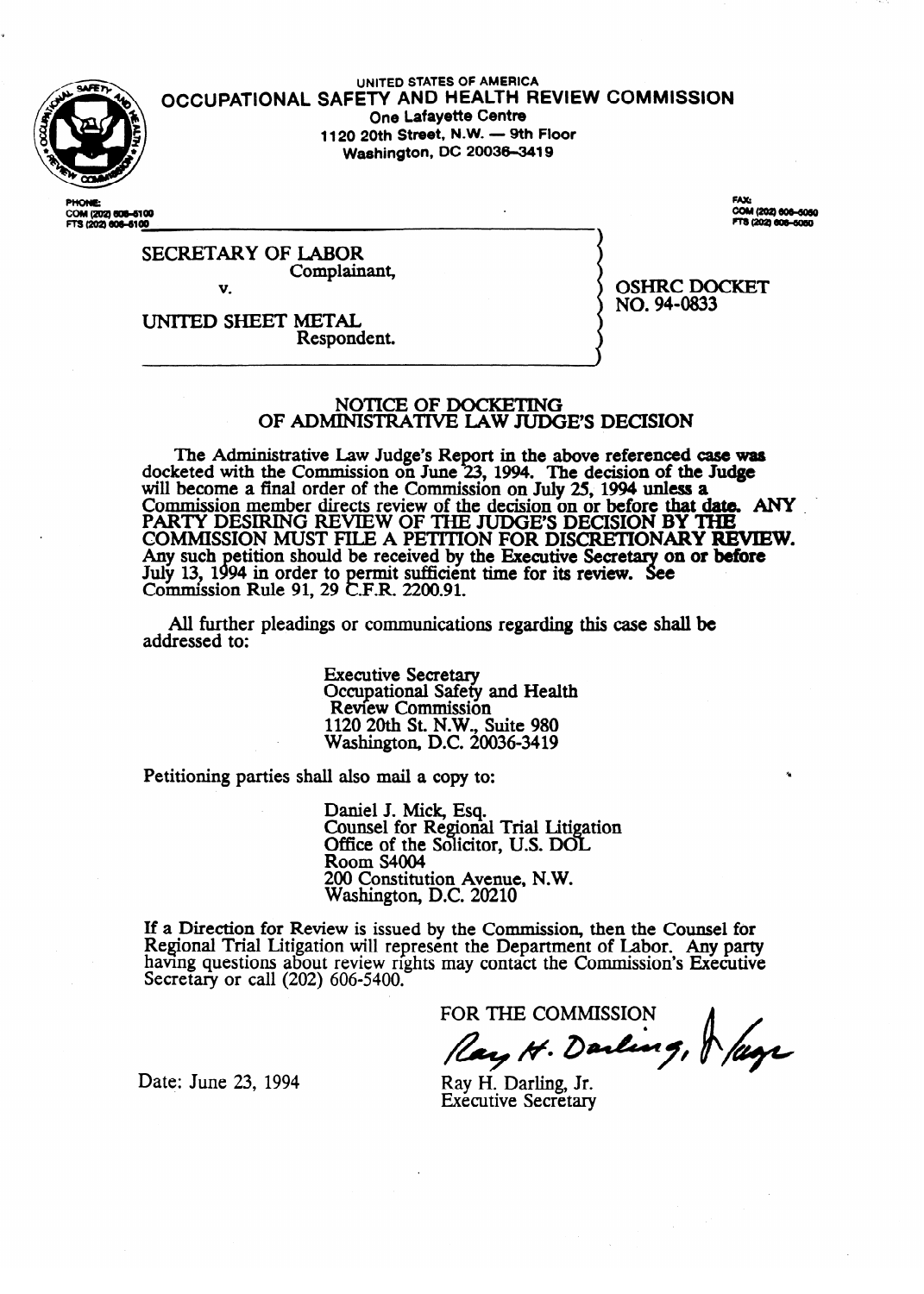## **DOCKET NO. 94-0833**

# NOTICE IS GIVEN TO THE FOLLOWING:

Daniel J. Mick, Esq.<br>Counsel for Regional Trial Litigation<br>Office of the Solicitor, U.S. DOL<br>Room S4004<br>200 Constitution Ave., N.W. Washington, D.C. 20210

Catherine Oliver Murphy<br>Deputy Regional Solicitor<br>Office of the Solicitor, U.S. DOL 14480 Gateway Building<br>3535 Market Street<br>Philadelphia, PA 19104

Jimmie Roberts, Jr., Safety/EEO Officer **United Sheet Metal** 9220 Edgeworth Drive Capitol Heights, MD 20743

Irving Sommer<br>Chief Administrative Law Judge<br>Occupational Safety and Health<br>Review Commission<br>One Lafayette Centre<br>1120 20th St. N.W., Suite 990<br>Washington, DC 20036 3419

00102899093:03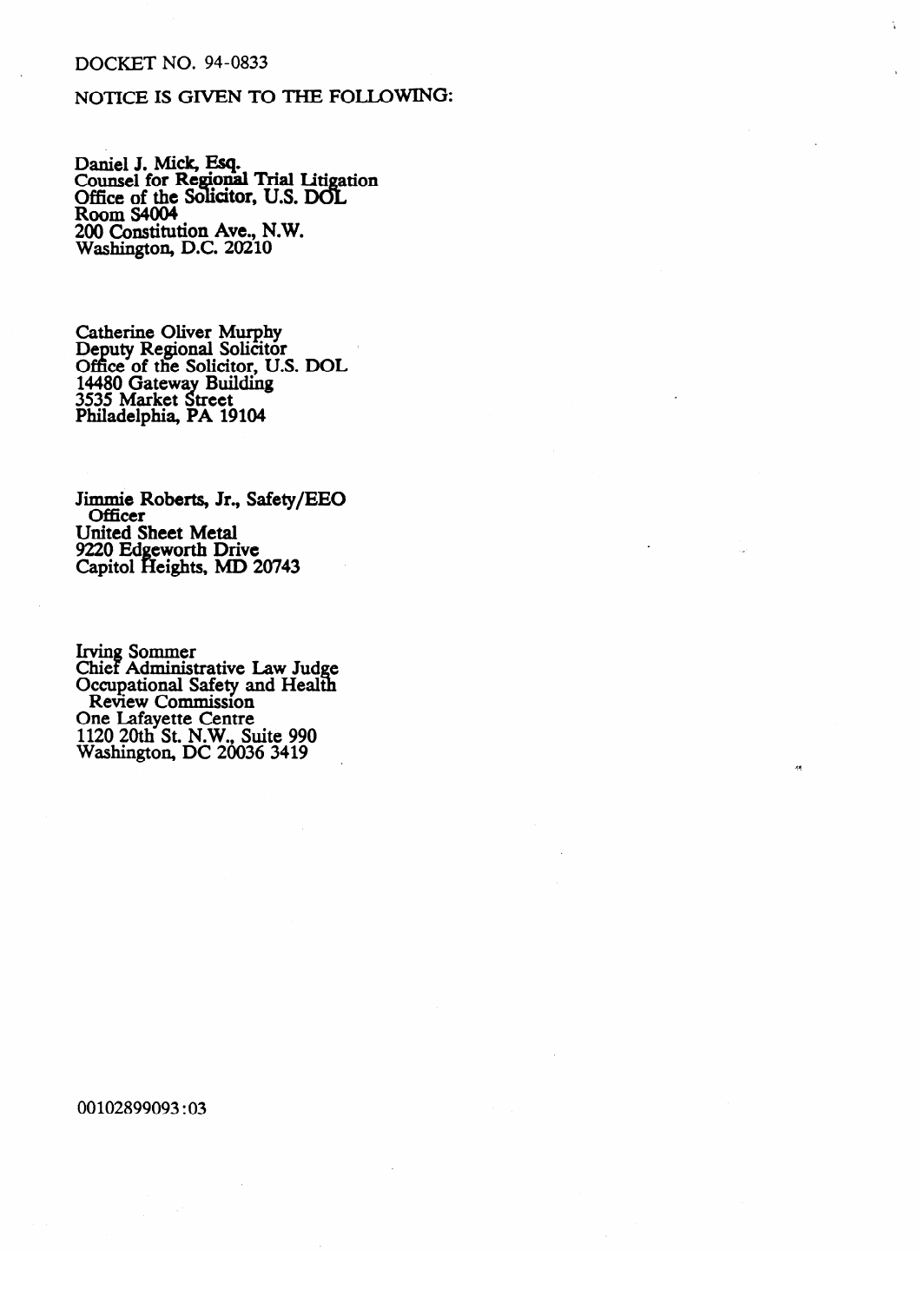UNITED STATES OF AMERICA OCCUPATIONAL SAFETY AND HEALTH REVIEW COMMISSION

| SECRETARY OF LABOR,       |            |         |
|---------------------------|------------|---------|
| Complainant,              |            |         |
| ν.                        | Docket No. | 94-0833 |
| UNITED SHEET METAL, INC., |            |         |
| Respondent.               |            |         |
|                           |            |         |

#### **ORDER**

The Secretary has moved to dismiss the Respondent'& notice of contest as not being timely filed under Section 10 of the Act. The Respondent has filed a response in opposition to the Secretary's motion.

The record demonstrates that one citation was issued to the Respondent on January 14, 1884, and received on January 24, 1884. Under Section 10(a) of the Act, 29 U.S.C. 659(a), an employer must notify the Secretary that it intends to contest the citations or proposed penalties within fifteen(15) working days of its receipt. The Respondent had until February 14, 1994, to file its notice of contest, but did not do so, filing a letter dated February 24, 1984, and received by OSHA on . February 28, 1994.

It is clear that the Respondent did not file a timely notice of contest in this case. The reasons given for said failure to file a timely contest do not constitute 'excusable neglect' ' under Rule 60(b) of the Federal Rules of Civil Procedure. The Respondent admittedly did not file timely and has mistakenly interpreted the docketing of the case by the Commission's Executive Secretary as granting it a "waiver" to file a late notice of contest in this matter. This